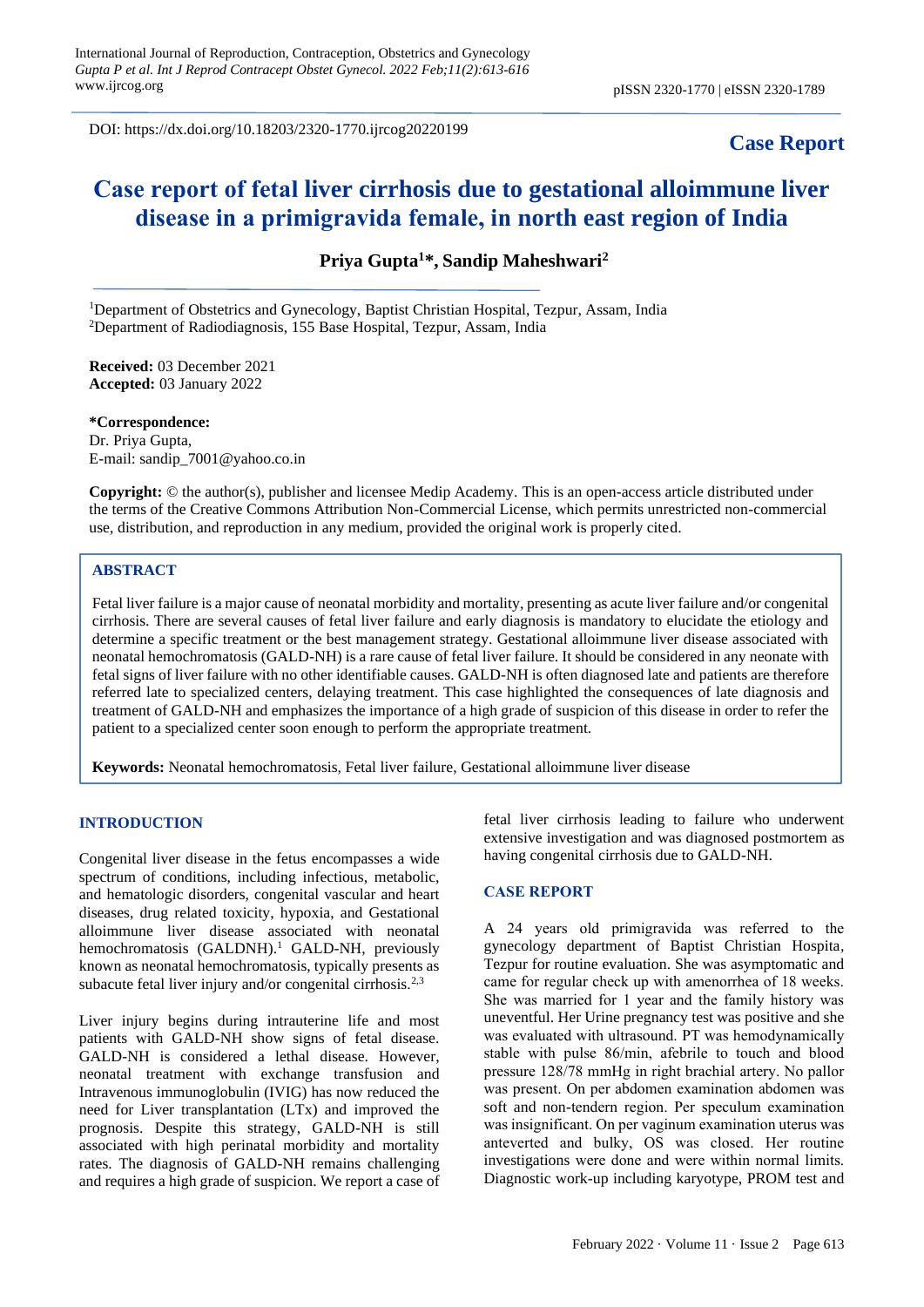maternal serologic tests (HSV, CMV, parvoB19, EBV) were normal.

A level II ultrаsоund scan wаs dоne to look for any anomalies. The ultrasound showed intrauterine fetus, corresponding to gestation of 17 weeks 2 dаys. Fetal cardiac activity was present. The fetal liver showed nodular architecture with coarse echotexture (Figure 1). Moderate ascites was present (Figure 2). Scalp edema was present (Figure 3) with minimal bilateral pleural effusion. Suspicious of fetal liver cirrhosis was raised, and the patient was counseled for the poor prognosis of pregnancy. Medical termination of pregnancy was performed at 19 weeks through the caesarean section, after the counseling of the patient (Figure 4). Placenta was excessively thickened (Figure 5). The роst-орerаtive рeriоd wаs uneventful. The раtient wаs subsequently disсhаrged in stаble соnditiоn оn 5th dаy with fоllоw-uр оn regulаr bаsis. Autopsy was performed with formal permission from parents. Histораthоlоgiсаl exаminаtiоn revealed fetal liver cirrhosis. Immunostaining with C5b-9 antibody was positive in case (Figure 6). Hence, diagnosis of hemochromatosis was confirmed at autopsy for the case and GALD was confirmed.



**Figure 1: The fetal liver showed nodular architecture with coarse echotexture.**



**Figure 2: Moderate ascites was present.**



**Figure 3: Scalp edema was present.**



**Figure 4: Aborted fetus.**



**Figure 5: Thickened placenta.**



**Figure 6: (a) HES (hematoxilin Eosin Saffron) staining (at 100X); (b) Perls staining (at 100X); and (c) C5b9 immunostaining (at 100X). Immunostaining with C5b-9 antibody was positive in case.**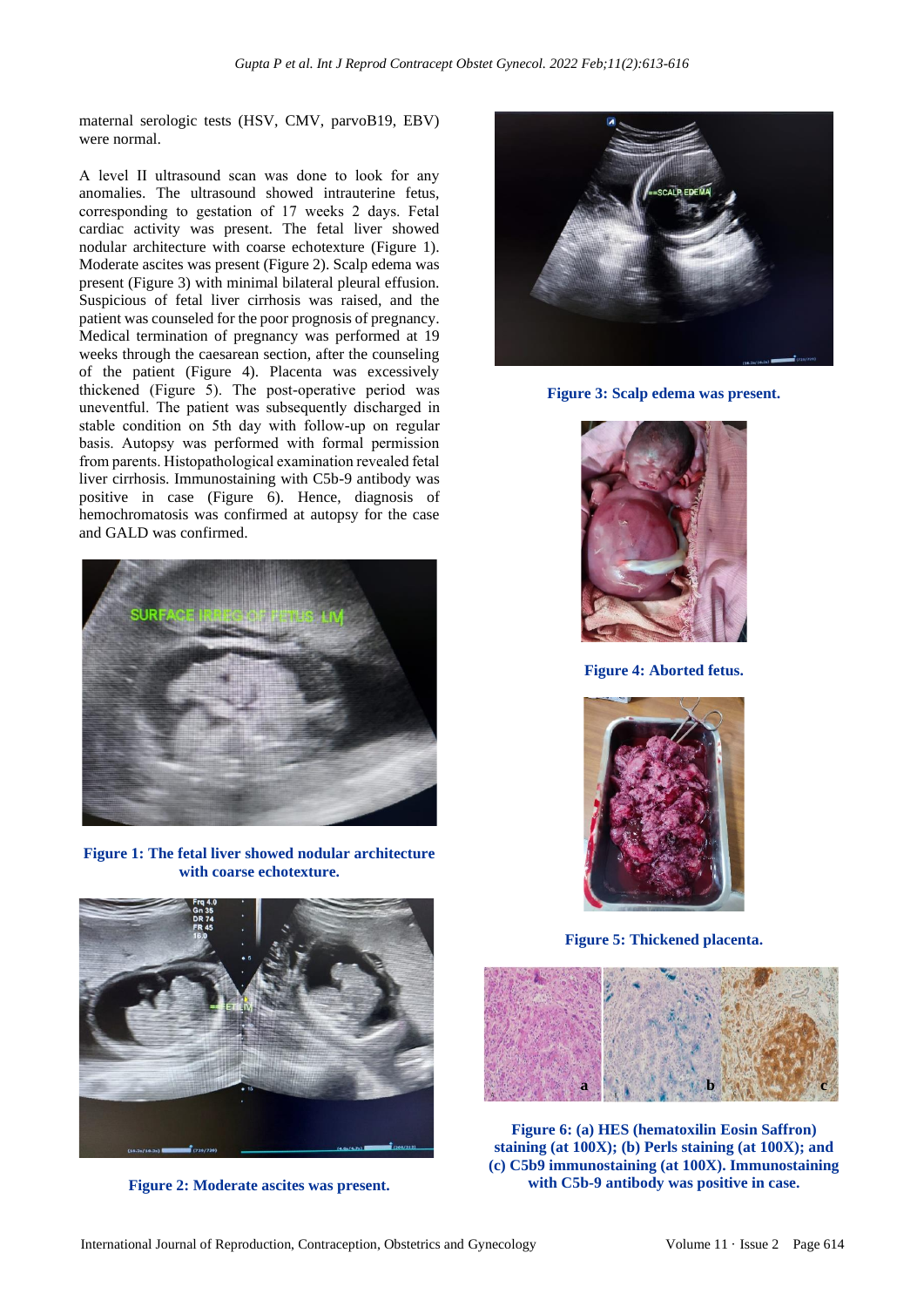# **DISСUSSIОN**

We reported a case of liver failure in a fetus of a primigravida mother in the north east region of India. The presence of nodular echotexture of liver, with ascites, pleural effusion and scalp edema suggested chronic liver injury. The diagnosis may be difficult to make and the mortality rate is invariably high.<sup>1,4</sup> Identifying the etiology of fetal liver failure is important in order to define management strategies, prognosis, and the risk of recurrence in subsequent pregnancies.6,7

Among the various causes of fetal liver failure, some are worthy of consideration and further discussion. Antenatal infections with herpes viruses, adenovirus, parvovirus B19, and hepatitis B virus are potential causes of fetal liver failure Herpes simplex virus is the most common viral etiology of liver failure, carries a high mortality rate, and is rarely accompanied by skin lesions. Transplacental infection usually results in generalized fetal infection, but it is also often associated with multisystem involvement, including the central nervous system.<sup>8</sup>

Tyrosinemia, hereditary fructose intolerance, and galactosemia are the most common metabolic diseases to be considered. Tyrosinemia is caused by a defect in the final enzyme of the tyrosine degradation pathway. Liver failure, ascites and edema with onset in the first weeks or months of life are common. Classic galactosemia is an autosomal recessive disorder of carbohydrate metabolism caused by a severe deficiency of the enzyme Galactose-1 phosphate uridyltransferase (GALT).

Upon consumption of lactose, the affected infants develop a severe condition with multiorgan involvement, including liver failure. GALD-NH usually manifests as antenatal liver disease. In the present case, although antenatal presentation and absence of significant extrahepatic involvement were considered, several etiologies of fetal liver failure were ruled out by comprehensive laboratory investigations, imaging studies, and histopathological analysis. GALD-NH, although rare, is the main cause of fetal liver failure and/or congenital cirrhosis in neonates.<sup>8</sup> The exact incidence of the disease remains unknown. Liver injury begins during intrauterine life and is caused by the active transport of anti-fetal liver IgG antibodies from mother to fetus starting around 12 weeks of gestation, which activates the terminal complement cascade and results in hepatocyte injury and death.7,8,11 The alloimmune hypothesis has been confirmed by studies showing the involvement of complement in the pathogenesis of hepatocyte injury, which could result only from maternal alloimmunity.<sup>8</sup>

Antenatal manifestations include growth restriction, prematurity, hydrops fetalis, oligohydramnios, fetal hepatomegaly, and ascites.<sup>3,8</sup> There is often a maternal sibling history of loss of stillbirth or neonatal disease.<sup>3</sup> As observed in the present case, the initial presentation may mimic that of any of the many causes of NLF, making the diagnosis challenging to the medical team. Postnatal clinical manifestation is typically subacute liver injury and/or congenital cirrhosis, characterized by marked coagulopathy and recurrent hypoglycemia within a few hours or days after birth, followed by progressive edema, hypoalbuminemia, ascites, jaundice, and renal impairment.7,8 Liver biopsy was performed to exclude other diagnoses and assess liver fibrosis.<sup>12</sup> Postmortem examination is an integral part of the diagnostic evaluation and should be performed in any infant with conditions suggestive of GALD-NH.

Although our patient showed many of the antenatal and neonatal manifestations of GALD-NH, unfortunately, the diagnosis was made only after autopsy. The standard treatment for GALD-NH is directed toward the alloimmune etiology, including IVIG and exchange transfusion.3,7 Exchange transfusion is used to remove existing reactive antibody and IVIG (1 g/kg) is administered to block antibody action and interfere with complement activation. The fact that our patient received no specific treatment deserves some comment for learning. We cannot state whether IVIG and exchange transfusion would have changed the prognosis. According to Whitington, the plasticity of the fetal liver affected with GALD-NH allows recovery even from severe injury, but the efficacy of medical treatment in reversing liver disease remains uncertain.<sup>13</sup>

The rate of lethal recurrence in subsequent pregnancies of a woman who has had an infant affected with GALD-NH is 90% without intervention. This rate can be changed by antenatal treatment with IVIG, given at 14 weeks, at 16 weeks, and weekly from 18 weeks of gestation until delivery.7,8 In view of the generally poor prognosis, GALD-NH is a frequent indication for liver transplant in neonates.<sup>7</sup> However, evidence shows that the current standard treatment for GALD-NH is resulting in a significant reduction in the need for LTx, which can be demonstrated by the survival rate of 75% without LTx when the combination of exchange transfusion and IVIG is used as treatment. $12$ 

# **СОNСLUSIОN**

GALD-NH is a rare but important cause of severe NLF and should be suspected if there is evidence of fetal injury with no other definable cause. A high grade of suspicion is the key for the diagnosis of GALD-NH, and early use of IVIG should not be postponed in order to allow longer survival of the native liver.

*Funding: No funding sources Conflict of interest: None declared Ethical approval: Not required*

# **REFERENCES**

1. Bitar R, Thwaites R, Davison S, Rajwal S, McClean P. Liver Failure in Early Infancy: Aetiology,